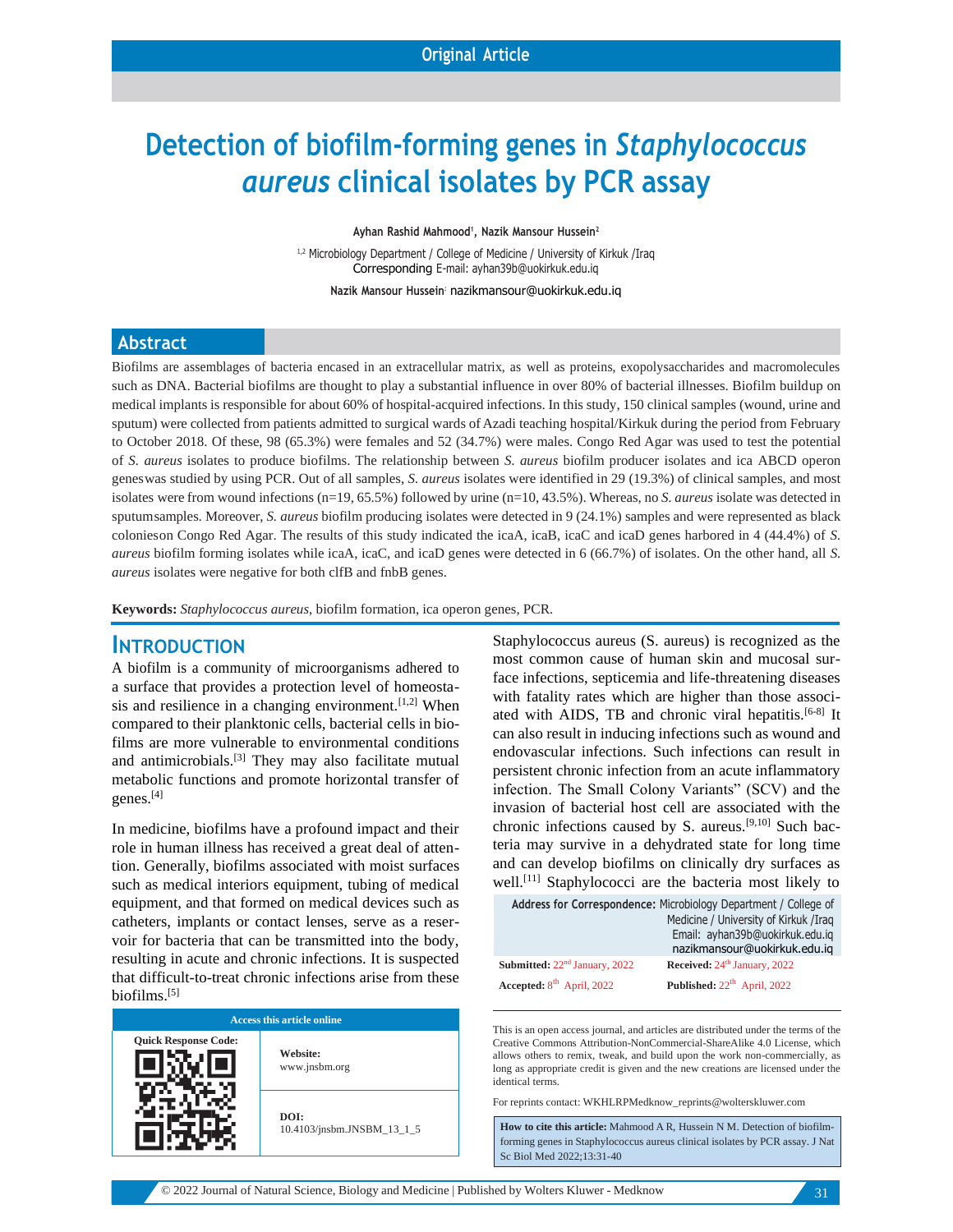infect medical equipment that penetrates particular areas, such as those implanted after the operation.<sup>[12]</sup> Often staphylococcal infections lead to acute disease .<sup>[13]</sup> Studies have shown increased recovery rate of Methicillin-Resistant *S. aureus* (MRSA)in the patients suffering from acute and chronic maxillary sinusitis.<sup>[14]</sup> Hence, to understand the recovery process, it is important to detect biofilm-forming genes in *S. aureus*.

The prevalence of MRSA has increased dramatically in the last several decades. The formation of *S. aureus* biofilm begins with attachment to surfaces and is controlled by the regulation of different microbial surface components. When these molecules are recognized, the production of polymeric intercellular adhesion protein is triggered. This protein modulates cell-to-cell attachment, and is encoded by ica Operon (icaABCD). This synthesis is mediated by fibronectin-binding proteins, clumping factors and biofilm-binding proteins. Studies on icaAD and adhesion gene have demonstrated that biofilm development depends heavily on these four factors. Understanding phenotypic and genetic characteristics of biofilms can also help us avoid, control and treat infections in the future.[4, 15-19]

It has been observed that MRSA presence leads to failure of "anti-microbial therapy" and these organisms are able to distribute to other sites of the body as well causing invasion in the host cells leading an acute infection to chronic infection. Thus, current research aimed to identify the biofilm producing capability, existence of icaAB-CD, fibronectin-binding proteins (Fnb) and clumping factors (Clf) genes in clinical isolates of *S. aureus* by PCR technique. However, the β- lactamase producing MRSA are able to respond to the treatment of β-lactam antibiotics and even continue to protect "penicillin-susceptible pathogens" from penicillins.[20]

### **Materials and Methods Bacterial Strains**

This study was conducted in the Department of Medical Microbiology/ Faculty of Medicine/ University of Kirkuk. One hundred fifty clinical samples (wound, urine and sputum) were collected from patients admitted to Azadi teaching hospital/Kirkuk during the period from February 2018 to October 2018. The age of these patients varied between 1-75 years. Out of 150, female patients were 98 (65.3%) and male patients were 52 (34.7%). Samples were cultured on blood agar, followed by an incubation period of 24 - 48 hours at 37°C under aerobic conditions. *S. aureus* strains were screened through gram staining, colonies' structure and growth (golden colonies on nutrient medium, beta hemolytic colonies on blood agar and yellow discoloration on mannitol salt agar), standard biochemical tests (positive catalase and coagulase tests) and API-Staph Ident System (bioMerieux, Nürtingen, Germany).

#### **Biofilm production test**

Congo Red Agar (CRA) was used to investigate the biofilm-forming ability of *S. aureus* isolates. The isolates were cultured on CRA medium which was prepared by adding 0.8g of Congo red stain and 36g of sucrose to 1 L of BHI. After 24h incubation at 37°C, the isolates were examined with red colonies being considered as nonslime producers while those with black colonies were regarded as slime or biofilm producers.[21]

#### **DNA extraction**

Bacteria DNA Preparation Kit (Jena Bioscience GmbH, Germany) was used for extraction of DNA. According to the protocol, the sample was mixed by inverting the tube for 1 minute followed by centrifuging it for 1 minute at15000 g. The supernatant was discarded and, the contents of the tube were drained onto a clean, absorbing piece of paper. Then DNA pellet was washed by adding 500 microliter of buffer and the tube was rotated several times. Later the tube was centrifuged again for 1 minute at 15000 g. The ethanol was discarded carefully and the DNA was then air dried at room temperature for 10-15 min. Later, 50-100 microliter of hydration solution was added to the dried DNA pellet. The DNA was incubated again at 65°C for 1hr and then stored at -20 °C.

#### **PCR Primers and Amplification**

The biofilm genes were determined and amplified by using primers (Qiagen, Germany) as listed in Table 1.

|                                |  |  |  | Table 1: Details of the primers used for the |  |  |
|--------------------------------|--|--|--|----------------------------------------------|--|--|
| amplification of biofilm genes |  |  |  |                                              |  |  |

| Genes | Nucleotides sequence of primers<br>$(5'-3')$               | Amplicon<br>size(bp) | Reference |
|-------|------------------------------------------------------------|----------------------|-----------|
| icaA  | GAC CTC GAA GTC AAT AGA GGT<br>CCC AGT ATA ACG TTG GAT ACC | 814                  | $[22]$    |
| icaB  | AGAATCGTGAAGTATAGAAAATT<br>TCTAATCTTTTTCATGGAATCCGT        | 880                  | [23]      |
| icaC  | CTTGGGTATTTGCACGCATT<br>GCAATATCATGCCGACACCT               | 209                  | [18]      |
| icaD  | ACCCAACGCTAAAATCATCG<br><b>GCGAAAATGCCCATAGTTTC</b>        | 211                  | [18]      |
| fnhB  | ACGCTCAAGGCGACGGCAAAG<br>ACCTTCTGCATGACCTTCTG-<br>CACCT    | 197                  | [18]      |
| clfB  | AACTCCAGGGCCGCCGGTTG<br>CCTGAGTCGCTGTCTGAGCCTGAG           | 159                  | [18]      |

#### **Detection of biofilm-producing genes**

The ica ABCD gene was amplified through PCR (BIO-RAD T100 Thermal cycler, USA) to identify biofilm producing *S. aureus* isolates. The PCR products were run on 1.5% agarose gel stained with ethidium bromide and visualized under UV trans-illuminator.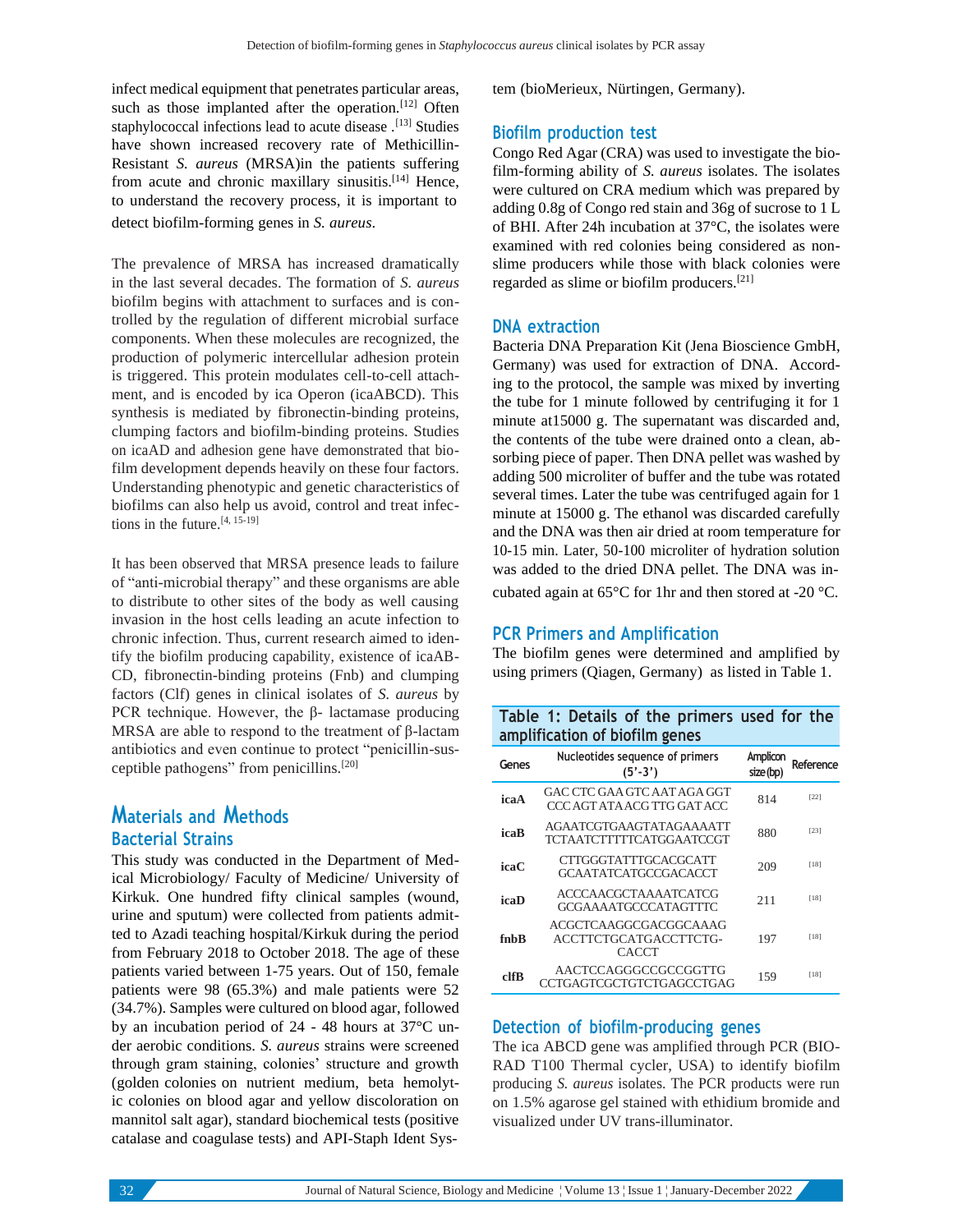| Table 2: Detection of biofilm-producing genes by using PCR. |                                      |                             |                          |                            |                                 |        |
|-------------------------------------------------------------|--------------------------------------|-----------------------------|--------------------------|----------------------------|---------------------------------|--------|
| Genes                                                       | Initial denaturation<br>$(°$ C/ min) | Denaturation<br>(° C / sec) | Annealing<br>(° C / sec) | Extension<br>$(°$ C / sec) | Final extension<br>$(°$ C/ min) | Cycles |
| icaA                                                        | 94/3                                 | 94/60                       | 54/39                    | 72/60                      | 72/7                            | 30     |
| <b>icaB</b>                                                 | 94/5                                 | 94/60                       | 52/30                    | 72/90                      | 72/10                           |        |
| <b>icaC</b>                                                 | 95/15                                | 94/30                       | 60/90                    | 72/90                      | 72/10                           |        |
| icaD                                                        | 95/15                                | 94/30                       | 60/90                    | 72/90                      | 72/10                           |        |
| fnbB                                                        | 95/15                                | 94/30                       | 60/90                    | 72/90                      | 72/10                           | 35     |
| clfB                                                        | 95/15                                | 94/30                       | 60/90                    | 72/90                      | 72/10                           |        |

Every biofilm-producing gene has its own capability of colonizing the human body that is why PCR reaction for each strain was different. . It was observed that the strain with more number of biofilm-producing genes was able to highly colonize the human body. In addition, they were able to enhance the resistance to antibiotics and pathogenesis.

# **Results**

From February 2018 to October 2018, 150 clinical samples were collected from patients admitted to surgical wards of Azadi teaching hospital/Kirkuk. Their ages ranged from 1 - 75 years. Amongst these, 65.3% (n=98) were females and 34.7% (n=52) were males. Of all the patients, *S. aureus* isolates were identified in 29 (19.3%) samples. Most of the isolates belonged to wound infections (n=19, 65.5%), followed by 10 urine samples (43.5%). Whereas, no *S. aureus* isolates were identified in sputum samples as shown in Table 3. Regarding the biofilm producing capability, 9 (24.1%) isolates out of 29 samples produced black colonies on CRA and considered as slim producers.

| Table 3: Percentage and number of S. aureus |  |
|---------------------------------------------|--|
| according to the source of infection.       |  |

| Source of isolate | Frequency    | Percentage (%) |
|-------------------|--------------|----------------|
| Wound             | 19           | 65.5           |
| Sputum            | $\mathbf{0}$ | O              |
| Urine             | 10           | 34.5           |
| Total             | 29           | 100            |

## **Detection of icaA, icaC, icaD, clfB and fnbB genes**

PCR was used to study the biofilm related genes icaC and icaD (intercellular adhesion gene C and D), clfB (clumping factors B) and fnbB (fibronectin binding proteins B). Results showed that the icaA gene amplicon was present in 7 (77.8%) S. aureus isolates. The size of amplified DNA is 814 bp as shown in figure 1.



Figure 1: Agarose gel (1.5%) with amplicon of S. aureus isolates' icaA gene.

The icaB gene amplicons were present in 5 (55.6%) biofilm producing S. aureus isolates. The size of amplified DNA is 880 bp (figure 2).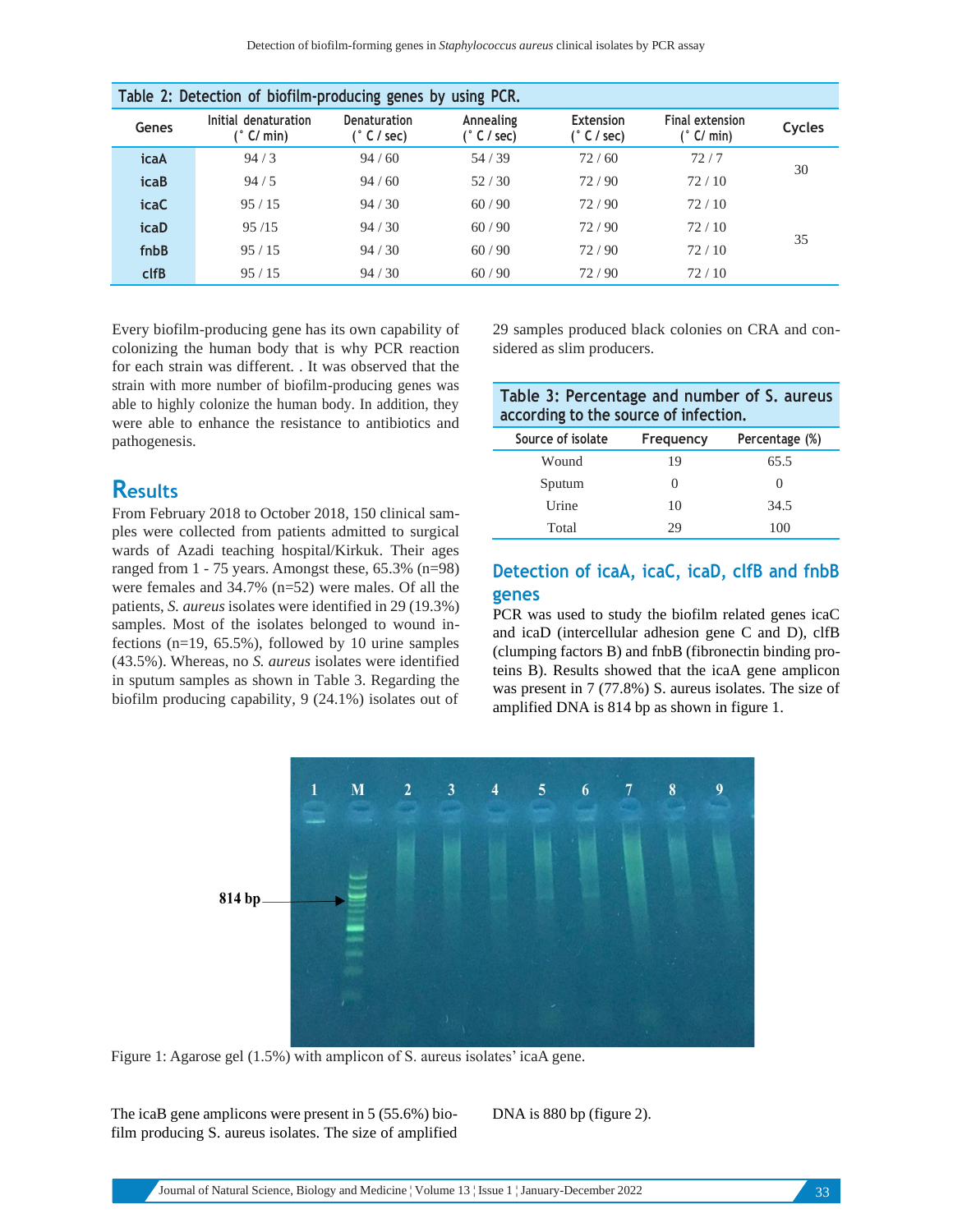

Figure 2: Agarose gel (1.5%) with amplicon of S. aureus isolates' icaB gene.

While 8 (88.9%) biofilm producing *S. aureus* isolates showed positive results for icaC. The size of amplified DNA is 209 bp (figure 3).



Figure 3: Agarose gel (1.5%) with amplicon of S. aureus isolates' icaC gene.

Similar results were also shown by icaD gene as shown in figure 4. The size of amplified DNA is 211 bp



Figure 4: Agarose gel (1.5%) with amplicon of S. aureus isolates' icaD gene.

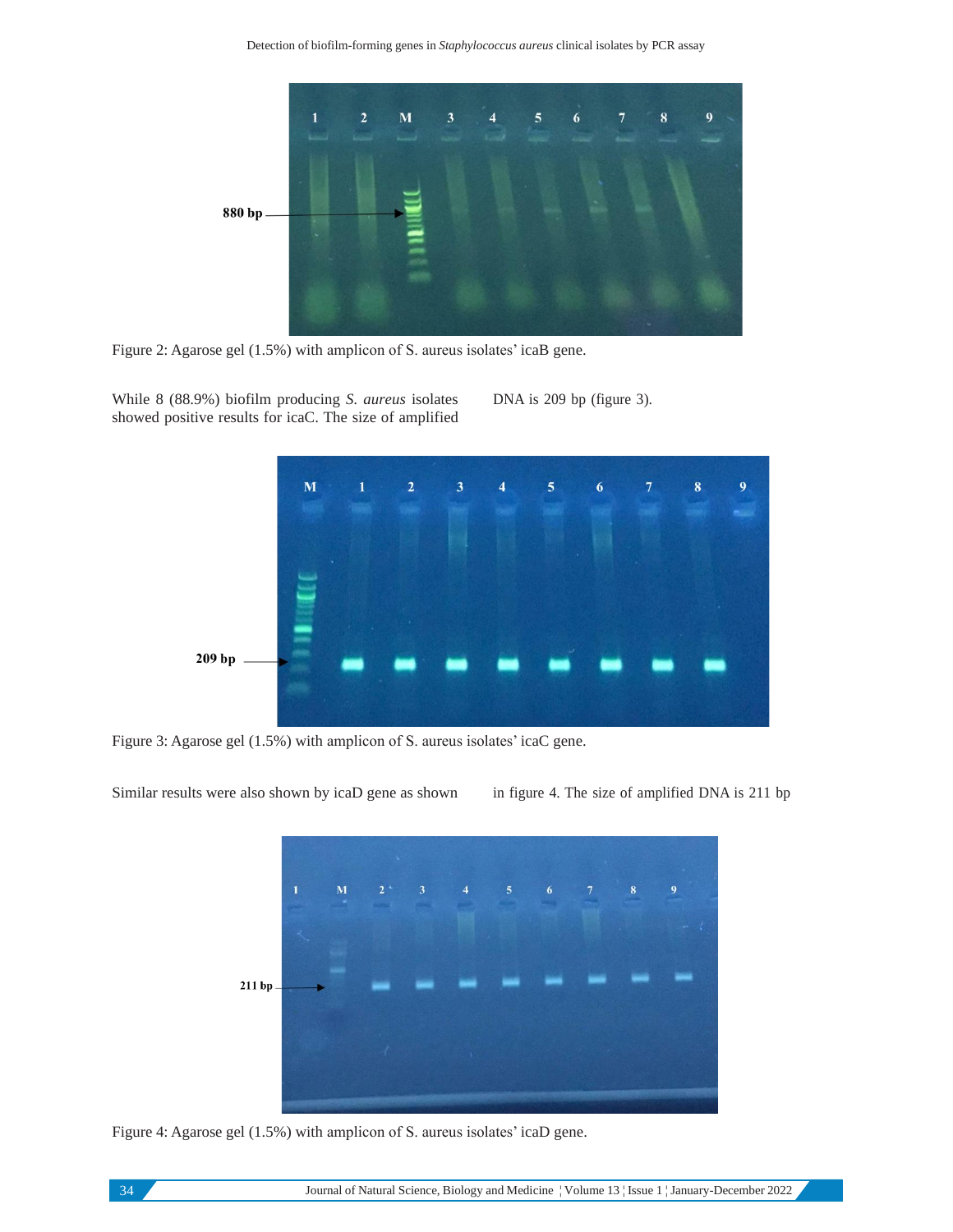Other genes involved in biofilm formation in S. aureus were also studied i.e. clfB and fnbB. The results showed

that all S. aureus isolates were negative for both these genes as shown in figure 5 and 6 respectively.



Figure 5: Agarose gel (1.5%) with no amplicon of S. aureus isolates' clfB gene.



Figure 6: Agarose gel (1.5%) with no amplicon of S. aureus isolates' fnbB gene.

The results of this study indicated the presence of icaA, icaB, icaC and icaD genes in 4 (44.4%) of S. aureus bio-

## **Discussion**

Surface-associated bacteria communities are called biofilms which usually affect various environments such as water pipes and indwelling devices in hospitals. Investigating the molecular processes which affect the development and maintenance of these biofilms in hospital devices has been increased.<sup>[24]</sup> In clinical environments, these biofilm producing bacteria cause extraordinarily high levels of resistance to a wide spectrum of antimicrobial agents in comparison to their planktonic counterparts.[25] Nosocomial pathogenic agents can infect

film forming isolates, whereas 6 (66.7%) isolates were found to have icaA, icaC and icaD genes.

patients by forming biofilms not only on materials that have been inserted into the body, like implants but also on biotic surfaces such as burn wounds.[26]

Current research was performed to investigate the capability of production of biofilms and the presence of operon icaABCD and adherence genes in S. aureus isolates from clinical samples of hospitalized patients. Results of this study showed that isolates of S. aureus were identified in 29 (19.3%) of 150 samples of which 9 (24.1%) isolates were biofilm producing i.e. they produced black colonies on CRA. These findings are in accordance with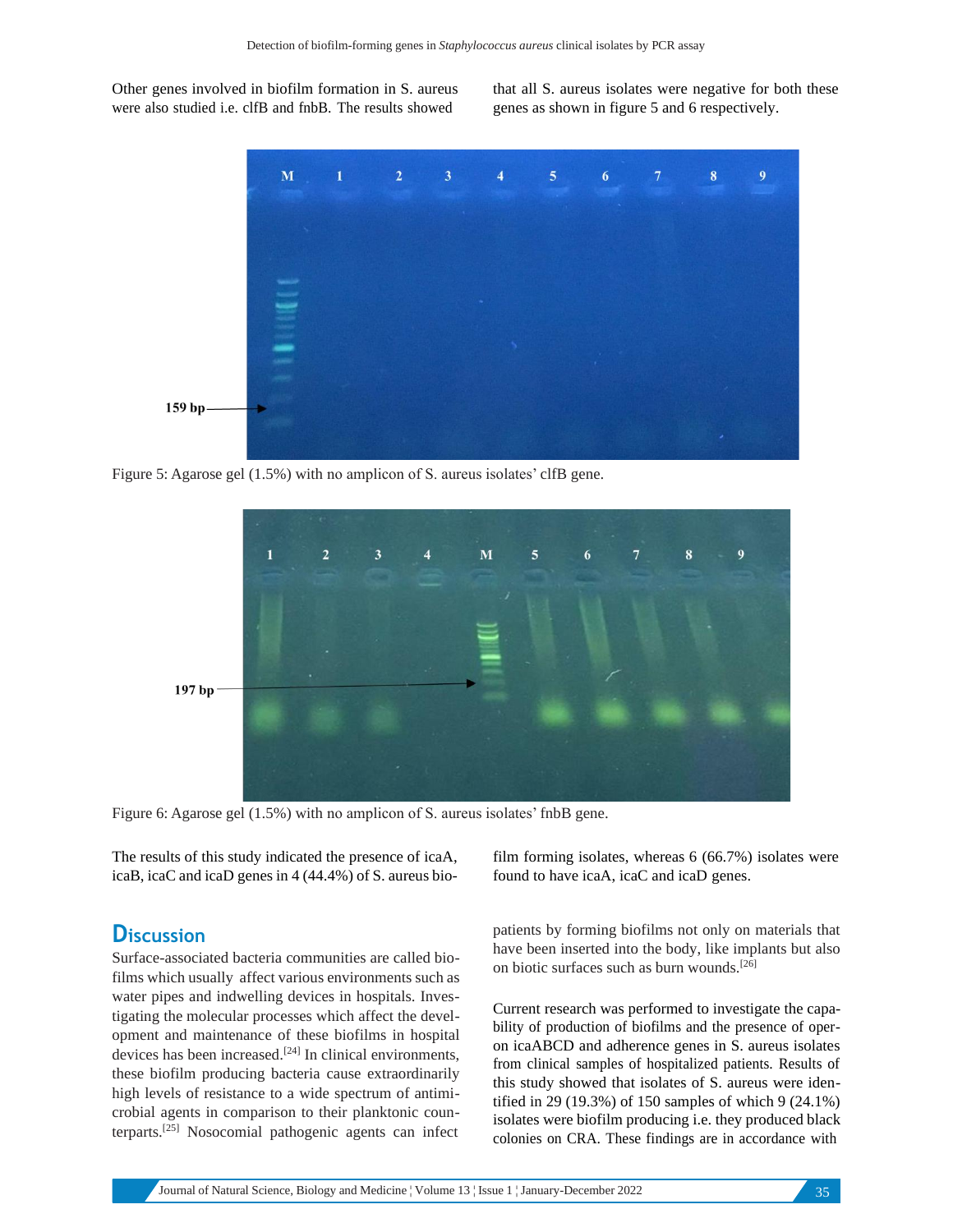other studies which revealed a high prevalence of biofilm forming S.aureus isolates in clinical samples.[17, 27, 28] However some studies also reported contrasting results. [29] It has been observed that icaABCD genes encoding polysaccharide inter cellular adhesion (PIA), are more able to produce biofilms among *S. aureus.* Many chronic infections related to *S. aureus* are due to ica dependent biofilm formation i.e. they developed by production of a "PIA- PNSG/ poly- beta-1, 6-N-acetylglucosamine polymer by the "N-acetyl glucose aminyl transferase enzyme. This enzyme is however encoded by icaA and D genes".[30] The development of biofilms is affected by different environmental aspects for example; glucose, lactose or proteases present in culture media, its surface area and kind of surface i.e. rough or smooth, the porosity and charge on the surface. Moreover, different types of samples, genome of S. aureus clinical isolate and the presence of foreign bodies can also cause variations.[31] *Staphylococcus Spp.* can produce a biofilm on almost any synthetic polymer used for prosthetic appliances. Moreover, they can also bind to the human cell receptors and matrix proteins. The most common infectious agent of skin and soft tissue is an opportunistic pathogen S. aureus. It is possible for this bacteria to penetrate the skin through the surgical puncture or wound barriers and induce infection. In addition, it has the tendency to attach to tissues and indwelling surgical equipment and create a biofilm on them.[32] Biofilms are able to withstand antibiotics concentration of about10-10,000 fold higher than those appropriate to inhibit the growth of free floating bacteria.[33] Thus periodic production of S. aureus biofilm and its pattern of resistance to antibiotics might occur, which will contribute to the treatment of wound infection as early as possible.<sup>[34]</sup>

Biofilms are highly diverse mixtures of bacteria which are kept closed through jra secreted extracellular matrix called extracellular polymeric substances (EPS). The major EPS in S. aureus and S. epidermidis are PIA and capsular polysaccharide/ adhesion (PS / A).<sup>[35, 36]</sup> The PIA is produced as a result of the enzymes expressed by the ica operon genes.<sup>[28]</sup> The present study focused on investigating the genes that code for adherence molecules and also the tendency of S. aureus isolates to produce biofilms. Results showed that amplicons of intercellular adhesion icaA and icaB genes were present in 7 (77.8%) and 5 (55.6%) of biofilm producing S. aureus isolates respectively. Whereas, amplicons of both icaC and D genes were found in 8 (88.9%) S. aureus isolates. Several studies demonstrated the presence of icaA and icaD genes in S. aureus biofilm producing isolates from patients with catheter associated infections.[36-40] Another study reported the presence of the ica operon in 75% of biofilm forming S. aureus isolates.<sup>[41]</sup> Some other studies also revealed that most of the S. aureus strains were harbored with icaD gene as compared to other ica genes.<sup>[42]</sup> On the other hand, another study showed the presence

of both icaA and icaD genes in all S. aureus isolates.[43] Other investigations have found an association between production of biofilms and existence of these ica genes. [29, 44] From a clinical standpoint, understanding the primary adhesive mechanisms in infections may aid in the development of preventive and therapeutic measures such anti-adhesive coatings or anti-adhesion drugs.<sup>[37]</sup>

It is believed that the development of Staphylococcus biofilm is a two-stage process. The initial step involves the attachment of bacterial cells to a substrate's surface while in the second step, biofilm production involves the aggregation of bacteria using  $PIA^{[45]}$  through adhesion of cells. The PIA is found to be regulated by gene locus consisting of four intercellular adhesion (icaADBC) genes arranged in the structure of an operon.<sup>[46]</sup> There are various genes which contribute to the formation and preservation of staphylococci-formed biofilms. The most investigated of these genes are the ica A and B genes which are required in production of PIA, which contains N-acetylglucosamine used for the primary constituent of the matrix of exopolysaccharides within biofilm.[13, 47, 48]

The icaA is needed for co-expression of icaD and Nacetylglucosamine which can enhance the capsular polysaccharide characteristics $[30]$  and signaling the essential part the icaD locus which has been identified as a virulence factor in S. aureus pathogenesis.[49, 50] The ica expression has been been found associated with environmental factors.[51, 52] Numerous factors such as low doses of antibiotics, osmolality and anaerobic environments are recognized as expression enhancers for biofilm formation. Furthermore, the operon expression can be activated and deactivated by inserting and excising the insertion sequence  $(IS)$ ,  $[53, 54]$ 

All S. aureus isolates in this study were negative for both clfB and fnbB genes. These genes are involved in the invasion and adhesion of bacteria to surfaces.[55-57] However, there are certain studies which showed contrasting results i.e. high prevalence of clfB and fnbB adhesion genes in S. aureus and their role in biofilm production.[15, 19, 39, 40, 58-60] Fibronectin is a glycoprotein which binds to the integrins, fibrin and collagen. These are cell membrane proteins which are also present in the plasma of the human body. During the coagulation of blood, the fibrinogen is converted to insoluble fibrin. Fibrinogen binding protein is regarded as a potent virulence gene in S. aureus illnesses because it is linked to fibrinogen and may interferes with platelet clumping and the formation of blood clots.<sup>[61]</sup>

The protein constituents of outer membrane of microorganisms recognize adhesive matrix molecules and are highly capable of interacting with laminin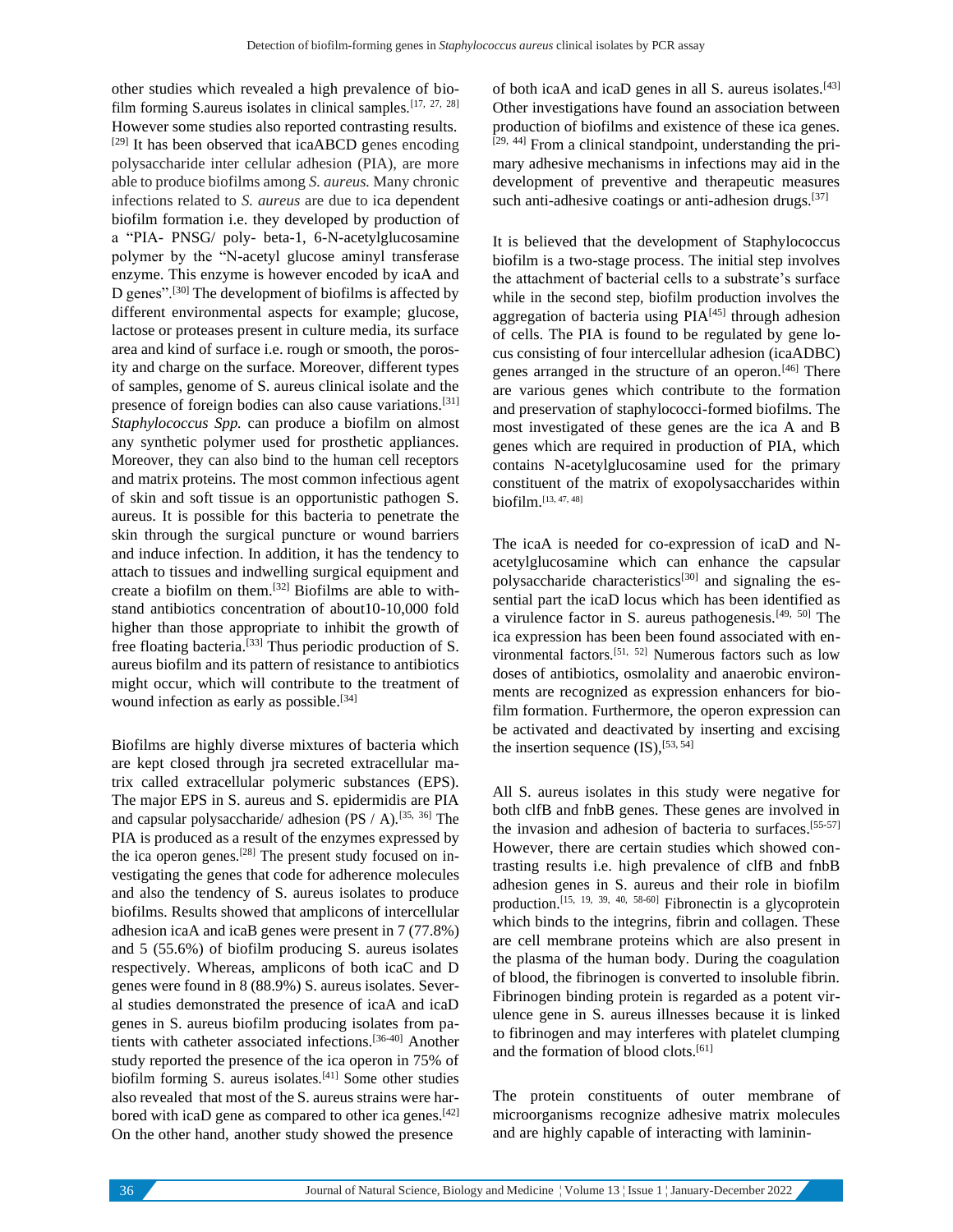binding protein (lbp), collagen-binding protein (cbp), elastin-binding protein (ebp), fibrinogen-binding protein (fib) and fibronectin-binding proteins (A,B). Moreover, they also interact with host extracellular matrix proteins (fnbA and fnbB) and clumping factors A and B (clfA, clfB).<sup>[62]</sup> The primary constituent of the biofilm development in the S. aureus strains is a polysaccharide intercellular adhesion expressed by the ica operon (icaA, icaB, icaC, icaD).[63]

# **Conclusion**

According to our findings, biofilm formation was present in S. aureus isolates with frequencies of the adhesion ica encoding genes. These results revealed the importance of ica operon in biofilm production. However, all biofilm producing isolates were negative for clfB and fnbB gene.

# **References**

- 1. O'Toole G, Kaplan HB, Kolter R. Biofilm formation as microbial development. Annu Rev Microbiol. 2000; 54: 49-79. doi: https://doi.org/10.1146/ annurev.micro.54.1.49.
- 2. Hall-Stoodley L, Stoodley P. Biofilm formation and dispersal and the transmission of human pathogens. Trends Microbiol. 2005; 13(1): 7-10. doi: https://doi. org/10.1016/j.tim.2004.11.004.
- 3. Møretrø T, Hermansen L, HolckAL, Sidhu MS, Rudi K, Langsrud S. Biofilm formation and the presence of the intercellular adhesion locus ica among staphylococci from food and food processing environments. Appl Environ Microbiol. 2003; 69(9): 5648-55. doi: https://doi.org/10.1128/aem.69.9.5648-5655.2003.
- 4. Boles BR, Thoendel M, Roth AJ, Horswill AR. Identification of genes involved in polysaccharide-independent Staphylococcus aureus biofilm formation. PLoS One. 2010; 5(4): e10146. doi: https://doi. org/10.1371/journal.pone.0010146.
- 5. Brady RA, Leid JG, Calhoun JH, Costerton JW, Shirtliff ME. Osteomyelitis and the role of biofilms in chronic infection. FEMS Immunol Med Microbiol. 2008; 52(1): 13-22. doi: https://doi.org/10.1111/ j.1574-695x.2007.00357.x.
- 6. Wertheim HF, Melles DC, Vos MC, et al. The role of nasal carriage in Staphylococcus aureus infections. Lancet Infect Dis. 2005; 5(12): 751-62. doi: https:// doi.org/10.1016/s1473-3099(05)70295-4.
- 7. van Hal SJ, Jensen SO, Vaska VL, Espedido BA, Paterson DL, Gosbell IB. Predictors of mortality in Staphylococcus aureus Bacteremia. Clin Microbiol Rev. 2012; 25(2): 362-86. doi: https://doi. org/10.1128/cmr.05022-11.
- 8. Chambers HF, Deleo FR. Waves of resistance: Staphylococcus aureus in the antibiotic era. Nat Rev Microbiol. 2009; 7(9): 629-41. doi: https://doi. org/10.1038/nrmicro2200.
- 9. Lew DP, Waldvogel FA. Osteomyelitis. Lancet. 2004; 364(9431): 369-79. doi: https://doi. org/10.1016/s0140-6736(04)16727-5.
- 10. Werdan K, Dietz S, Löffler B, et al. Mechanisms of infective endocarditis: pathogen-host interaction and risk states. Nat Rev Cardiol. 2014; 11(1): 35- 50. doi: https://doi.org/10.1038/nrcardio.2013.174.
- 11. Otter JA, Vickery K, Walker JT, et al. Surface-attached cells, biofilms and biocide susceptibility: implications for hospital cleaning and disinfection. J Hosp Infect. 2015; 89(1): 16-27. doi: https://doi. org/10.1016/j.jhin.2014.09.008.
- 12. Vuong C, Kocianova S, Voyich JM, et al. A crucial role for exopolysaccharide modification in bacterial biofilm formation, immune evasion, and virulence. J Biol Chem. 2004; 279(52): 54881-6. doi: https:// doi.org/10.1074/jbc.m411374200.
- 13. Fitzpatrick F, Humphreys H, O'Gara JP. The genetics of staphylococcal biofilm formation--will a greater understanding of pathogenesis lead to better management of device-related infection? Clin Microbiol Infect. 2005; 11(12): 967-73. doi: https:// doi.org/10.1111/j.1469-0691.2005.01274.x.
- 14. Brook I, Foote PA, Hausfeld JN. Increase in the frequency of recovery of meticillin-resistant Staphylococcus aureus in acute and chronic maxillary sinusitis. J Med Microbiol. 2008; 57(Pt 8): 1015-17. doi: https://doi.org/10.1099/jmm.0.2008/000851-0.
- 15. Beenken KE, Dunman PM, McAleese F, et al. Global gene expression in Staphylococcus aureus biofilms. J Bacteriol. 2004; 186(14): 4665-84. doi: https://doi.org/10.1128/jb.186.14.4665-4684.2004.
- 16. Luther MK, Parente DM, Caffrey AR, et al. Clinical and Genetic Risk Factors for Biofilm-Forming Staphylococcus aureus. Antimicrob Agents Chemother. 2018; 62(5): e02252-17. doi: https:// doi.org/10.1128/aac.02252-17.
- 17. Yazdani R OM, Havayi A, Pishva E, Salehi R, Sadeghizadeh M, Foroohesh H. Detection of icaAD gene and biofilm formation in Staphylococcus aureus isolates from wound infections. Iran J Public Health. 2006; 35(2): 25-28. Available from: https:// [www.sid.ir/en/Journal/ViewPaper.aspx?ID=43188.](http://www.sid.ir/en/Journal/ViewPaper.aspx?ID=43188)
- 18. Nourbakhsh F, Namvar AE. Detection of genes involved in biofilm formation in Staphylococcus aureus isolates. GMS Hyg Infect Control. 2016; 11: Doc07. doi: https://doi.org/10.3205/dgkh000267.
- 19. Goudarzi M, Mohammadi A, Amirpour A, et al. Genetic diversity and biofilm formation analysis of Staphylococcus aureus causing urinary tract infections in Tehran, Iran. J Infect Dev Ctries. 2019; 13(9): 777-85. doi: https://doi.org/10.3855/ jidc.11329.
- 20. Brook I, Foote PA. Isolation of methicillin resistant Staphylococcus aureus from the surface and core of tonsils in children. Int J Pediatr Otorhinolaryngol. 2006; 70(12): 2099-102. doi: https://doi. org/10.1016/j.ijporl.2006.08.004.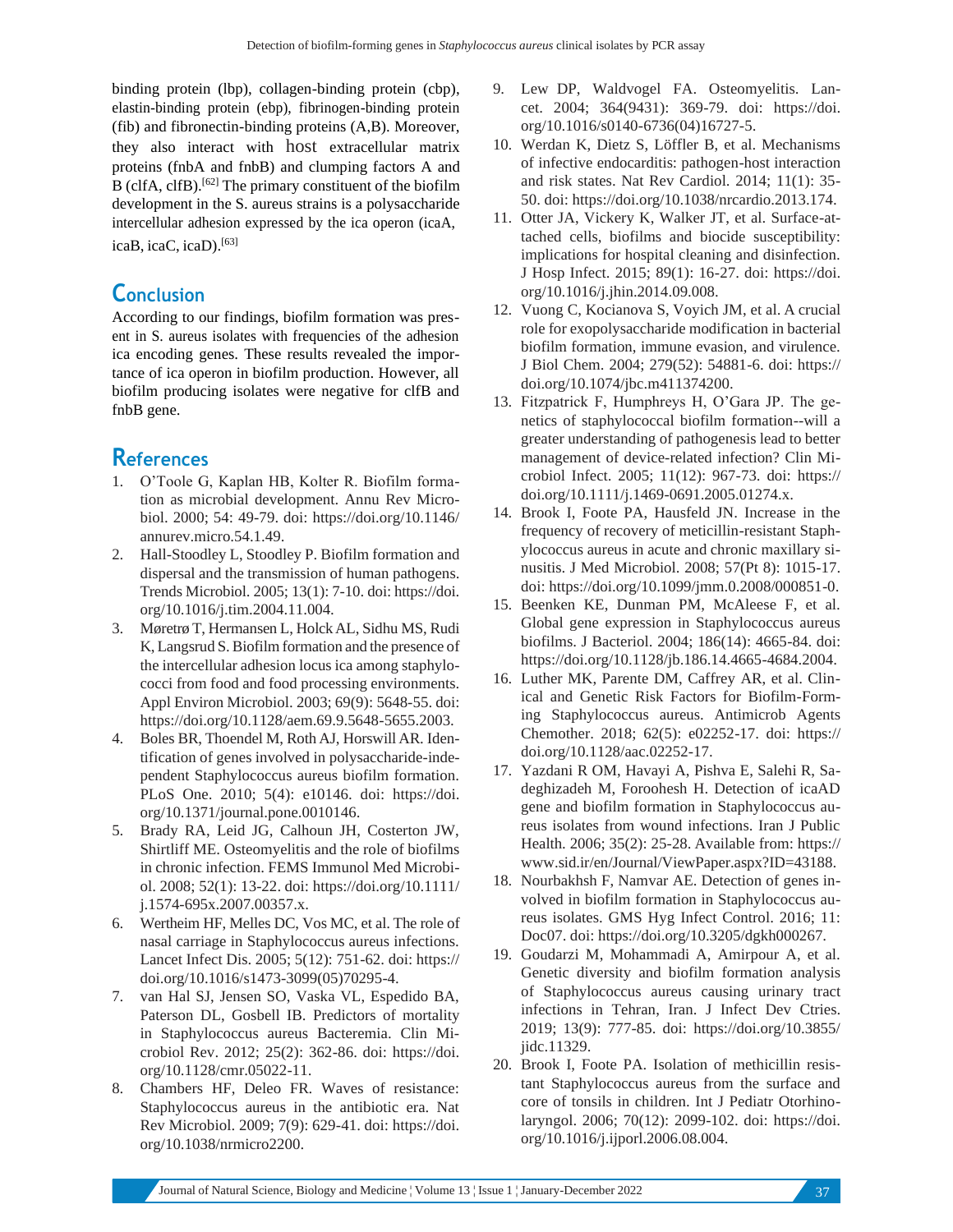- 21. Hassan A, Usman J, Kaleem F, Omair M, Khalid A, Iqbal M. Evaluation of different detection methods of biofilm formation in the clinical isolates. Braz J Infect Dis. 2011; 15(4): 305-11. Available from: https:/[/www.scielo.br/pdf/bjid/v15n4/v15n4a02.](http://www.scielo.br/pdf/bjid/v15n4/v15n4a02) pdf.
- 22. Diemond-Hernández B, Solórzano-Santos F, Leaños-Miranda B, Peregrino-Bejarano L, Miranda-Novales G. Production of icaADBC-encoded polysaccharide intercellular adhesin and therapeutic failure in pediatric patients with Staphylococcal device-related infections. BMC Infect Dis. 2010; 10(1): 68. doi: https://doi.org/10.1186/1471-2334- 10-68.
- 23. Piechota M, Kot B, Frankowska-Maciejewska A, Grużewska A, Woźniak-Kosek A. Biofilm Formation by Methicillin-Resistant and Methicillin-Sensitive Staphylococcus aureus Strains from Hospitalized Patients in Poland. Biomed Res Int. 2018; 2018: 4657396. doi: https://doi. org/10.1155/2018/4657396.
- 24. Stoodley P, Sauer K, Davies DG, Costerton JW. Biofilms as complex differentiated communities. Annu Rev Microbiol. 2002; 56: 187-209. doi: https://doi. org/10.1146/annurev.micro.56.012302.160705.
- 25. Lewis K. Multidrug tolerance of biofilms and persister cells. Curr Top Microbiol Immunol. 2008; 322: 107-31. doi: https://doi.org/10.1007/978-3- 540-75418-3\_6.
- 26. Jensen AG, Wachmann CH, Poulsen KB, et al. Risk factors for hospital-acquired Staphylococcus aureus bacteremia. Arch Intern Med. 1999; 159(13): 1437-44. doi: https://doi.org/10.1001/ archinte.159.13.1437.
- 27. Neopane P, Nepal HP, Shrestha R, Uehara O, Abiko Y. In vitro biofilm formation by Staphylococcus aureus isolated from wounds of hospital-admitted patients and their association with antimicrobial resistance. Int J Gen Med. 2018; 11: 25-32. doi: https:// doi.org/10.2147/ijgm.s153268.
- 28. Gad GF, El-Feky MA, El-Rehewy MS, Hassan MA, Abolella H, El-Baky RM. Detection of icaA, icaD genes and biofilm production by Staphylococcus aureus and Staphylococcus epidermidis isolated from urinary tract catheterized patients. J Infect Dev Ctries. 2009; 3(5): 342-51. doi: https://doi. org/10.3855/jidc.241.
- 29. Nasr RA, AbuShady HM, Hussein HS. Biofilm formation and presence of icaAD gene in clinical isolates of staphylococci. Egyptian journal of medical human genetics. 2012; 13(3): 269-74. doi: https:// doi.org/10.1016/j.ejmhg.2012.04.007.
- 30. Satorres SE, Alcaráz LE. Prevalence of icaA and icaD genes in Staphylococcus aureus and Staphylococcus epidermidis strains isolated from patients and hospital staff. Cent Eur J Public Health. 2007; 15(2): 87-90. doi: https://doi.org/10.21101/cejph. a3396.
- 31. Lotfi G, Hafida H, Nihel K, et al. Detection of biofilm formation of a collection of fifty strains of Staphylococcus aureus isolated in Algeria at the University Hospital of Tlemcen. African Journal of Bacteriology Research. 2014; 6(1): 1-6. doi: https:// doi.org/10.5897/JBR2013.0122.
- 32. Tong SY, Davis JS, Eichenberger E, Holland TL, Fowler VG, Jr. Staphylococcus aureus infections: epidemiology, pathophysiology, clinical manifestations, and management. Clin Microbiol Rev. 2015; 28(3): 603-61. doi: https://doi.org/10.1128/ cmr.00134-14.
- 33. Anderson GG, O'Toole GA. Innate and induced resistance mechanisms of bacterial biofilms. Curr Top Microbiol Immunol. 2008; 322: 85-105. doi: https://doi.org/10.1007/978-3-540-75418-3\_5.
- 34. Mohammed AED, Mohamed M, Goda A, Mohamed SR. Biofilm Formation of Staphylococcus aureus Isolated from Infected Wound. Sohag Medical Journal. 2018; 22(3): 163-77. doi: https://dx.doi. org/10.21608/smj.2018.32143.
- 35. McKenney D, Hübner J, Muller E, Wang Y, Goldmann DA, Pier GB. The ica locus of Staphylococcus epidermidis encodes production of the capsular polysaccharide/adhesin. Infect Immun. 1998; 66(10): 4711-20. doi: https://doi.org/10.1128/ iai.66.10.4711-4720.1998.
- 36. Cramton SE, Gerke C, Schnell NF, Nichols WW, Götz F. The intercellular adhesion (ica) locus is present in Staphylococcus aureus and is required for biofilm formation. Infect Immun. 1999; 67(10): 5427-33. doi: https://doi.org/10.1128/ iai.67.10.5427-5433.1999.
- 37. Arciola CR, Baldassarri L, Montanaro L. Presence of icaA and icaD genes and slime production in a collection of staphylococcal strains from catheter-associated infections. J Clin Microbiol. 2001; 39(6): 2151-6. doi: https://doi.org/10.1128/ jcm.39.6.2151-2156.2001.
- 38. Khadije RK, Sargazi A, Hassansnhahian M, Shahi Z. Detection of Intracellular Adhesion (ica) and Biofilm Formation Genes in Staphylococcus aureus Isolates from Clinical Samples. Research in Molecular Medicine. 2017; 5(1): 40-43. doi: [http://dx.doi.](http://dx.doi/) org/10.29252/rmm.5.1.40.
- 39. Khasawneh AI, Himsawi N, Abu-Raideh J, et al. Status of Biofilm-Forming Genes among Jordanian Nasal Carriers of Methicillin-Sensitive and Methicillin-Resistant Staphylococcus aureus. Iran Biomed J. 2020; 24(6): 386-98. doi: https://doi. org/10.29252/ibj.24.6.381.
- 40. Azmi K, Qrei W, Abdeen Z. Screening of genes encoding adhesion factors and biofilm production in methicillin resistant strains of Staphylococcus aureus isolated from Palestinian patients. BMC Genomics. 2019; 20(1): 578. doi: https://doi. org/10.1186/s12864-019-5929-1.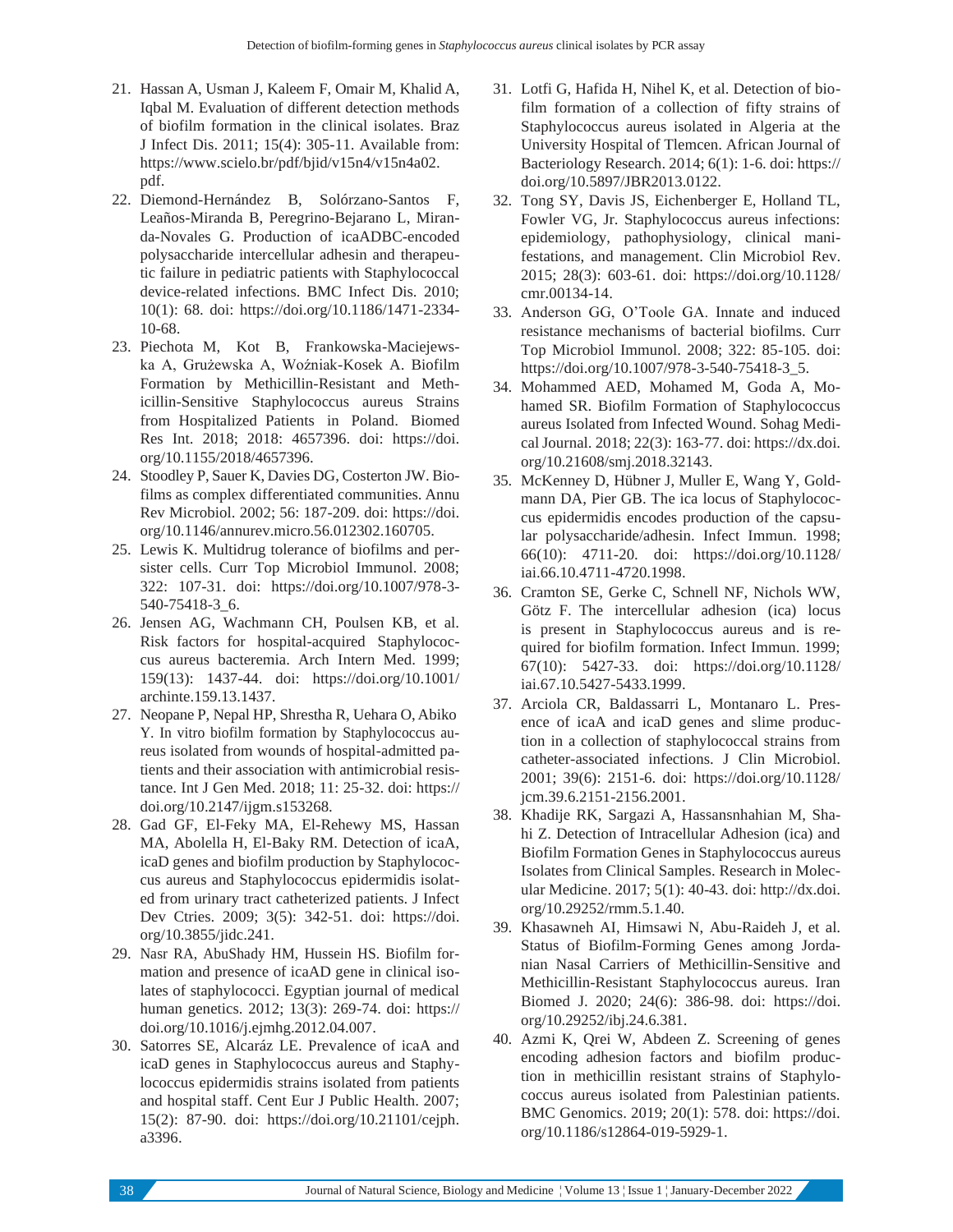- 41. Eftekhar F, Dadaei T. Biofilm formation and detection of icaAB genes in clinical isolates of methicillin resistant Staphylococcus aureus. Iran J Basic Med Sci. 2011; 14(2): 132-36. Available from: [http://ijbms.mums.ac.ir/article\\_4978.html.](http://ijbms.mums.ac.ir/article_4978.html)
- 42. Mirzaee M, Najar-Peerayeh S, Behmanesh M, Forouzandeh-Moghadam M, Ghasemian A-M. Detection of intracellular adhesion (ica) gene and biofilm formation Staphylococcus aureus isolates from clinical blood cultures. Journal of Medical Bacteriology. 2014; 3(1-2): 1-7. Available from: https:// jmb.tums.ac.ir/index.php/jmb/article/view/8.
- 43. Torlak E, Korkut E, Uncu AT, Şener Y. Biofilm formation by Staphylococcus aureus isolates from a dental clinic in Konya, Turkey. J Infect Public Health. 2017; 10(6): 809-13. doi: https://doi. org/10.1016/j.jiph.2017.01.004.
- 44. Ghasemian A, Najar Peerayeh S, Bakhshi B, Mirzaee M. Comparison of Biofilm Formation between Methicillin-Resistant and Methicillin-Susceptible Isolates of Staphylococcus aureus. Iran Biomed J. 2016; 20(3): 175-81. doi: https://doi.org/10.7508/ ibj.2016.03.007.
- 45. Mack D, Fischer W, Krokotsch A, et al. The intercellular adhesin involved in biofilm accumulation of Staphylococcus epidermidis is a linear beta-1,6 linked glucosaminoglycan: purification and structural analysis. J Bacteriol. 1996; 178(1): 175-83. doi: https://doi.org/10.1128/jb.178.1.175-183.1996.
- 46. Heilmann C, Schweitzer O, Gerke C, Vanittanakom N, Mack D, Götz F. Molecular basis of intercellular adhesion in the biofilm-forming Staphylococcus epidermidis. Mol Microbiol. 1996; 20(5): 1083- 91. doi: https://doi.org/10.1111/j.1365-2958.1996. tb02548.x.
- 47. Rohde H, Burandt EC, Siemssen N, et al. Polysaccharide intercellular adhesin or protein factors in biofilm accumulation of Staphylococcus epidermidis and Staphylococcus aureus isolated from prosthetic hip and knee joint infections. Biomaterials. 2007; 28(9): 1711-20. doi: https://doi. org/10.1016/j.biomaterials.2006.11.046.
- 48. Fitzpatrick F, Humphreys H, O'Gara JP. Evidence for icaADBC-independent biofilm development mechanism in methicillin-resistant Staphylococcus aureus clinical isolates. J Clin Microbiol. 2005; 43(4): 1973-6. doi: https://doi.org/10.1128/ jcm.43.4.1973-1976.2005.
- 49. Rooijakkers SH, van Kessel KP, van Strijp JA. Staphylococcal innate immune evasion. Trends Microbiol. 2005; 13(12): 596-601. doi: https://doi. org/10.1016/j.tim.2005.10.002.
- 50. O'Gara JP. ica and beyond: biofilm mechanisms and regulation in Staphylococcus epidermidis and Staphylococcus aureus. FEMS Microbiol Lett. 2007; 270(2): 179-88. doi: https://doi.org/10.1111/ j.1574-6968.2007.00688.x.
- 51. Cramton SE, Ulrich M, Götz F, Döring G. Anaerobic conditions induce expression of polysaccharide intercellular adhesin in Staphylococcus aureus and Staphylococcus epidermidis. Infect Immun. 2001; 69(6): 4079-85. doi: https://doi.org/10.1128/ iai.69.6.4079-4085.2001.
- 52. Rachid S, Ohlsen K, Witte W, Hacker J, Ziebuhr W. Effect of subinhibitory antibiotic concentrations on polysaccharide intercellular adhesin expression in biofilm-forming Staphylococcus epidermidis. Antimicrob Agents Chemother. 2000; 44(12): 3357-63. doi: https://doi.org/10.1128/aac.44.12.3357-3363.2000.
- 53. Cho SH, Naber K, Hacker J, Ziebuhr W. Detection of the icaADBC gene cluster and biofilm formation in Staphylococcus epidermidis isolates from catheter-related urinary tract infections. Int J Antimicrob Agents. 2002; 19(6): 570-5. doi: https://doi. org/10.1016/s0924-8579(02)00101-2.
- 54. Ziebuhr W, Krimmer V, Rachid S, Lössner I, Götz F, Hacker J. A novel mechanism of phase variation of virulence in Staphylococcus epidermidis: evidence for control of the polysaccharide intercellular adhesin synthesis by alternating insertion and excision of the insertion sequence element IS256. Mol Microbiol. 1999; 32(2): 345-56. doi: https://doi. org/10.1046/j.1365-2958.1999.01353.x.
- 55. Taneike I, Otsuka T, Dohmae S, et al. Molecular nature of methicillin-resistant Staphylococcus aureus derived from explosive nosocomial outbreaks of the 1980s in Japan. FEBS Lett. 2006; 580(9): 2323-34. doi: https://doi.org/10.1016/j.febslet.2006.03.049.
- 56. Kumar R, Yadav B, Anand S, Singh R. Prevalence of adhesin and toxin genes among isolates of Staphylococcus aureus obtained from mastitic cattle. World Journal of Microbiology and Biotechnology. 2011; 27(3): 513-21. doi: https://doi.org/10.1007/ s11274-010-0483-7.
- 57. Serray B, Oufrid S, Hannaoui I, et al. Genes encoding adhesion factors and biofilm formation in methicillin-resistant Staphylococcus aureus in Morocco. J Infect Dev Ctries. 2016; 10(8): 863-9. doi: https:// doi.org/10.3855/jidc.8361.
- 58. Arciola CR, Campoccia D, Gamberini S, Baldassarri L, Montanaro L. Prevalence of cna, fnbA and fnbB adhesin genes among Staphylococcus aureus isolates fromorthopedic infections associated to different types of implant. FEMS Microbiol Lett. 2005; 246(1): 81-6. doi: https://doi.org/10.1016/j.femsle.2005.03.035.
- 59. Moreillon P, Entenza JM, Francioli P, et al. Role of Staphylococcus aureus coagulase and clumping factor in pathogenesis of experimental endocarditis. Infect Immun. 1995; 63(12): 4738-43. doi: https:// doi.org/10.1128/iai.63.12.4738-4743.1995.
- 60. McCarthy H, Rudkin JK, Black NS, Gallagher L, O'Neill E, O'Gara JP. Methicillin resistance and the biofilm phenotype in Staphylococcus aureus. Front Cell Infect Microbiol. 2015; 5: 1-9. doi: https://doi. org/10.3389/fcimb.2015.00001.